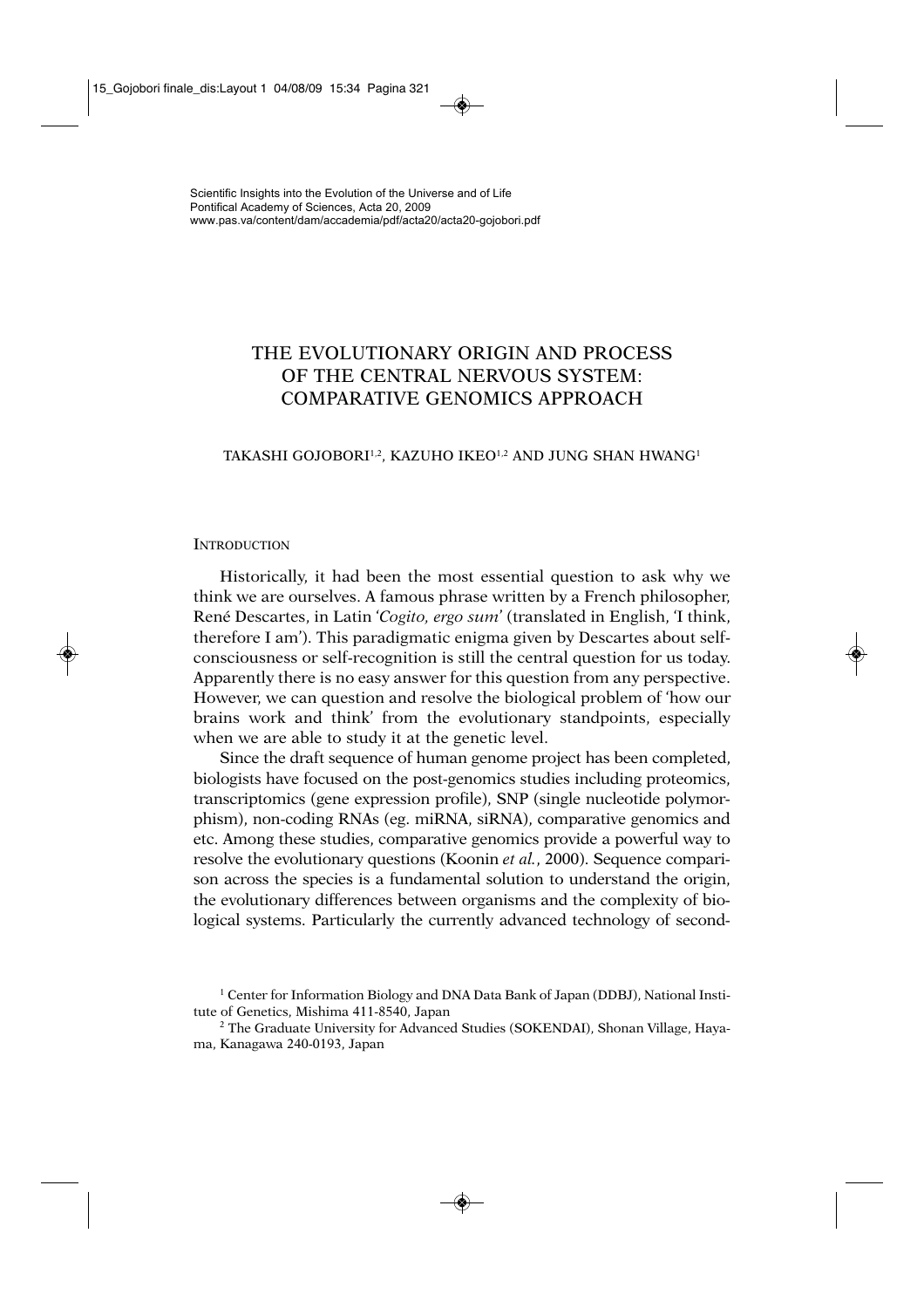generation sequencers such as 454, Solexa, SOLiD and Helicos allows one thousand human genomes to be sequenced just within two years. Therefore, we expect to have the number of genome sequences of various organisms increase significantly in the next few years. Taking advantage of comparative genomics, we attempt to understand the evolution of the central nervous system (CNS) or the brain of humans at the gene level. To do this, we address the following questions: (1) What is the origin of the nervous system (NS) as based on currently available sequence data and the advantage of homology search? (2) How old are the nervous system genes especially those that are also expressed in the human brain? (3) What kinds of genes are expressed in planarian, a primitive flatworm having the simplest brain?

#### ORIGIN OF NERVOUS SYSTEM – A NERVE NET

There are around 100 billion neurons in an adult human brain and they can be categorized according to the number of axonal processes extended from the perikaryon (the cell body). Depending on their localization in brain regions, these basic neuron types are further subdivided into specialized neuron types and also functionally diverse. Let us take pyramidal cells as an example, which are typically characterized by a spiny apical dendrite, a basal dendrite and a single axon. The morphologically identical populations of pyramidal cells are found largely in two distinct functional parts of the brain, neocortex and hippocampus. Further diversification of pyramidal cells can be found within the hippocampus in which a heterogeneous expression of genes is observed across the pyramidal cell layer (Lein *et al.*, 2007). The ancestor of the human brain is considered much simpler. It is believed to have a two-dimensional neural network that is somehow similar to the diffuse nerve net of basal phylum Cnidaria, having an average of less than 8000 neurons, no glial cells, no centralized nerve tissue and no anatomical compartmentalization (Holland, 2003, Telford, 2007) (Fig. 1, see p. 608). However, the neuroanatomical comparison has failed to show any homologous structures of the nervous system between human and Cnidaria, nor has the cell morphology given any clue due to the simplicity of cell types in cnidarians. Recently, gene expression data have proven the conserved body plan between vertebrates and cnidarians (Bode, 2001; Finnerty *et al.*, 2004; Kusserow *et al.*, 2005; Lengfeld *et al.*, 2009), suggesting that the origin of the body plan can be dated to the early Metazoa.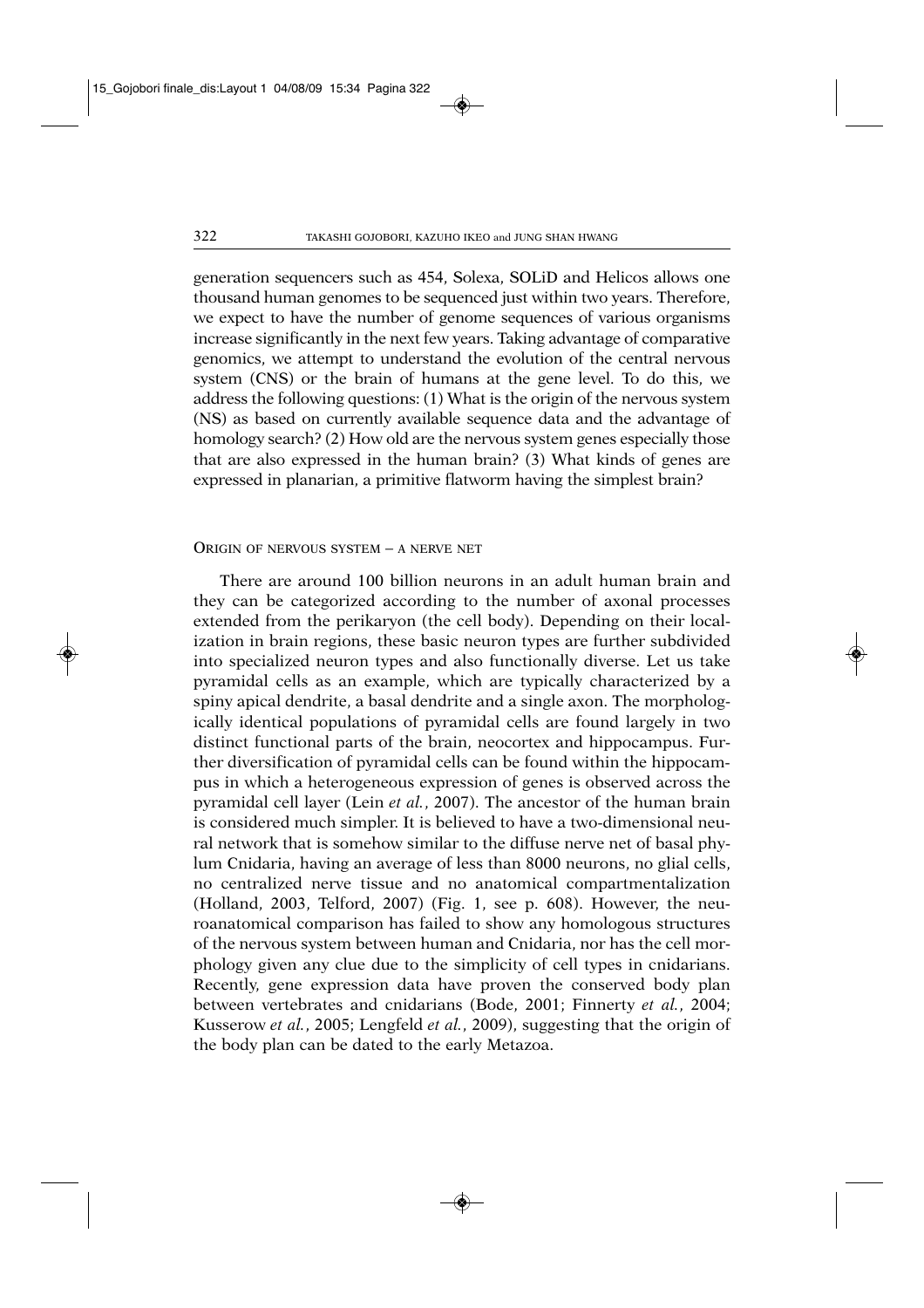The phylum Cnidaria includes animals such as coral, sea anemone, sea pen, jellyfish and *Hydra* and they all share a sac-like body surrounded by two layers of epithelial cells (ectoderm and endoderm). They only have a single opening that functions as both mouth and anus. Cnidarians have the simplest nervous system named nerve net in which thousands of neurons make up a mesh-like network at both epithelial layers (Fig. 1 and 2A, see pp. 608-9). Jellyfish and certain species of *Hydra* (eg. *H. Oligactis*) also have neurons concentrate and form a ring around the mouth region (Fig. 1, see p. 608). This nerve ring is considered to be an intermediate structure between a nerve net and a ganglion. Since Cnidaria and Ctenophore are basal metazoans with the nervous system, many expect the origin of the nervous system to somehow resemble the cnidarian nerve net. From time to time hypotheses have been made to explain how a simple nerve net of cnidarians evolves into a bilaterian nervous system (Holland, 2003). Most ideas are based on the scenario proposed for the evolution of the bilateral body plan (Lacalli, 1995; Meinhardt, 2002; Holland, 2000; Martindale, 2005; Hejnol and Martindale, 2008). Holland (2003) has a good summary of all the hypotheses on the transformation of nerve net/nerve ring into brain and nerve cord. Among all, the majority of scenarios believe that Cnidaria has the ancestor-like nervous system and the bilaterian brain is originated from the nerve ring. Other minor scenarios either consider the whole cnidarian polyp as a brain or the nerve net is compressed to one side of the body axis and becomes the brain.

#### DOES NERVOUS SYSTEM EMERGE FROM NOWHERE?

Yet, could the ancestor of the nervous system be simpler than a nerve net? The nerve cell (or neuron) is the fundamental unit of the nervous system. It is not found in the basal metazoans such as sponge and placozoan and thought to arise early in the Eumetazoa (a clade comprising all major animal groups except sponges and placozoans) (Fig. 3). The sponge has well-defined photosensory cells. At the posterior pole of demosponge larva, there appears a ring of monociliated, pigment-containing cells and these cells function as a photoreceptor and control the directional swimming of the larva (Leys and Degnan, 2001; Leys *et al.*, 2002). Unlike the sponge, placozoan contains four basic cell types and none of them is morphologically similar to the neuron or sensory cell. However, neural genes involved in neurosynaptic activity and biosynthesis are identified in the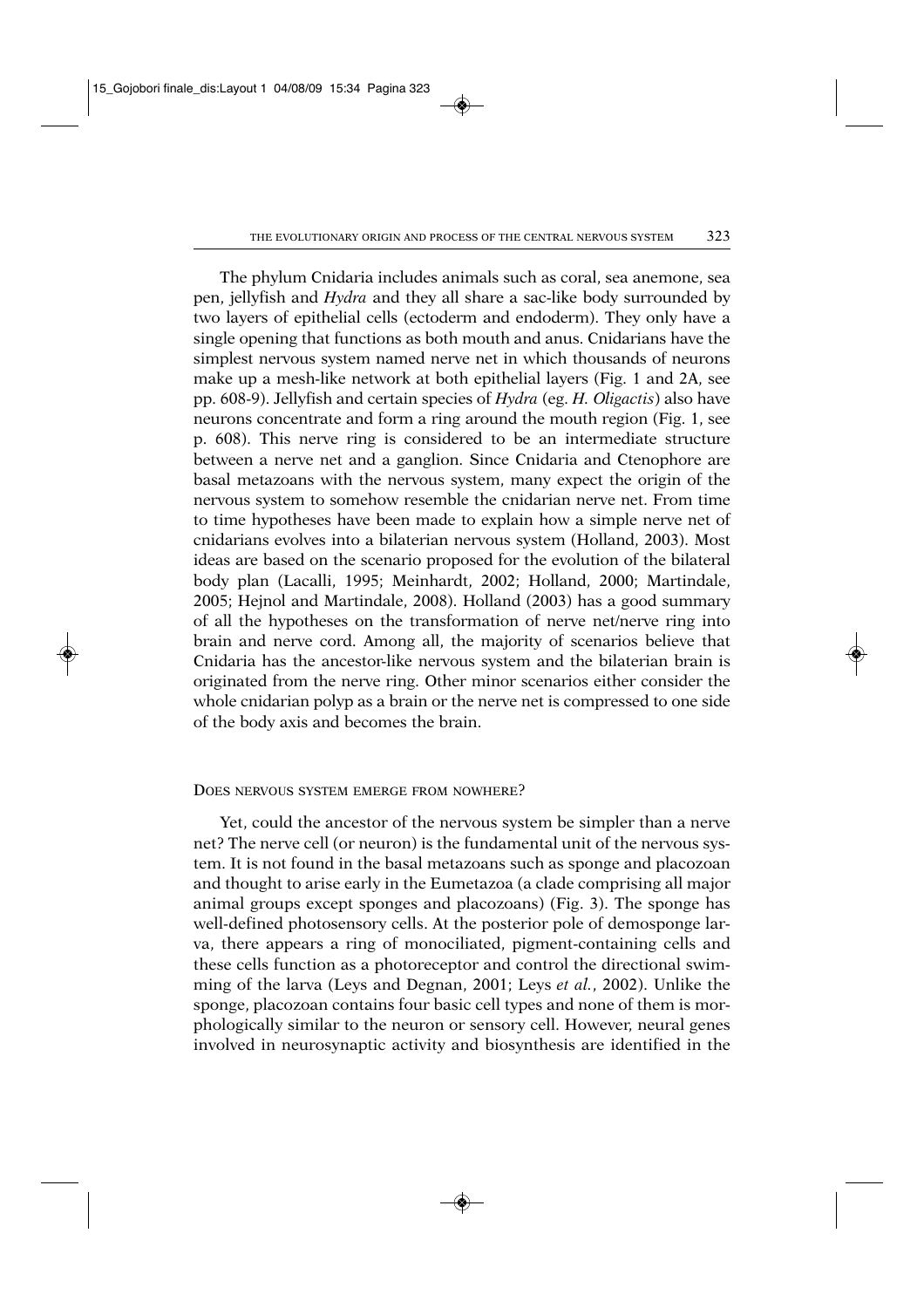

Figure 3. A classical taxonomy of basal metazoans.

placozoan genome (Srivastava *et al.*, 2008), and a *Proto-Pax* gene is expressed in a proliferating/differentiating region near the outer edge of placozoan cell body (Hadrys *et al.*, 2005). This molecular evidence suggests that neural genes predate the ancestor of nervous system. In fact, sponge and placozoan genomes encode a great deal of transcription factor genes that play a critical role in signaling pathway, embryogenesis and tissue specification of eumetazoan (Degnan *et al.*, 2005; Strivastava *et al.*, 2008). Therefore it is rather unlikely that the gene repertoire of the nervous system arises after the divergence of cnidarians but instead it emerges in the last common ancestor of Metazoa or even earlier. In other words, the repertoire of molecular factors that are essential for neuronal development and functions has already had a role in neuronal activities in the 'primitive cell' far before the emergence of the nerve cell in animals. The 'primitive cell' is referred to those having the potency but yet to develop into the neuron stem cell (Fig. 4). Later it evolves into two sister cells and one of them functionally diversifies into neuron stem cells. A similar view is found in a recent review, Arendt D. (2008) has proposed a scenario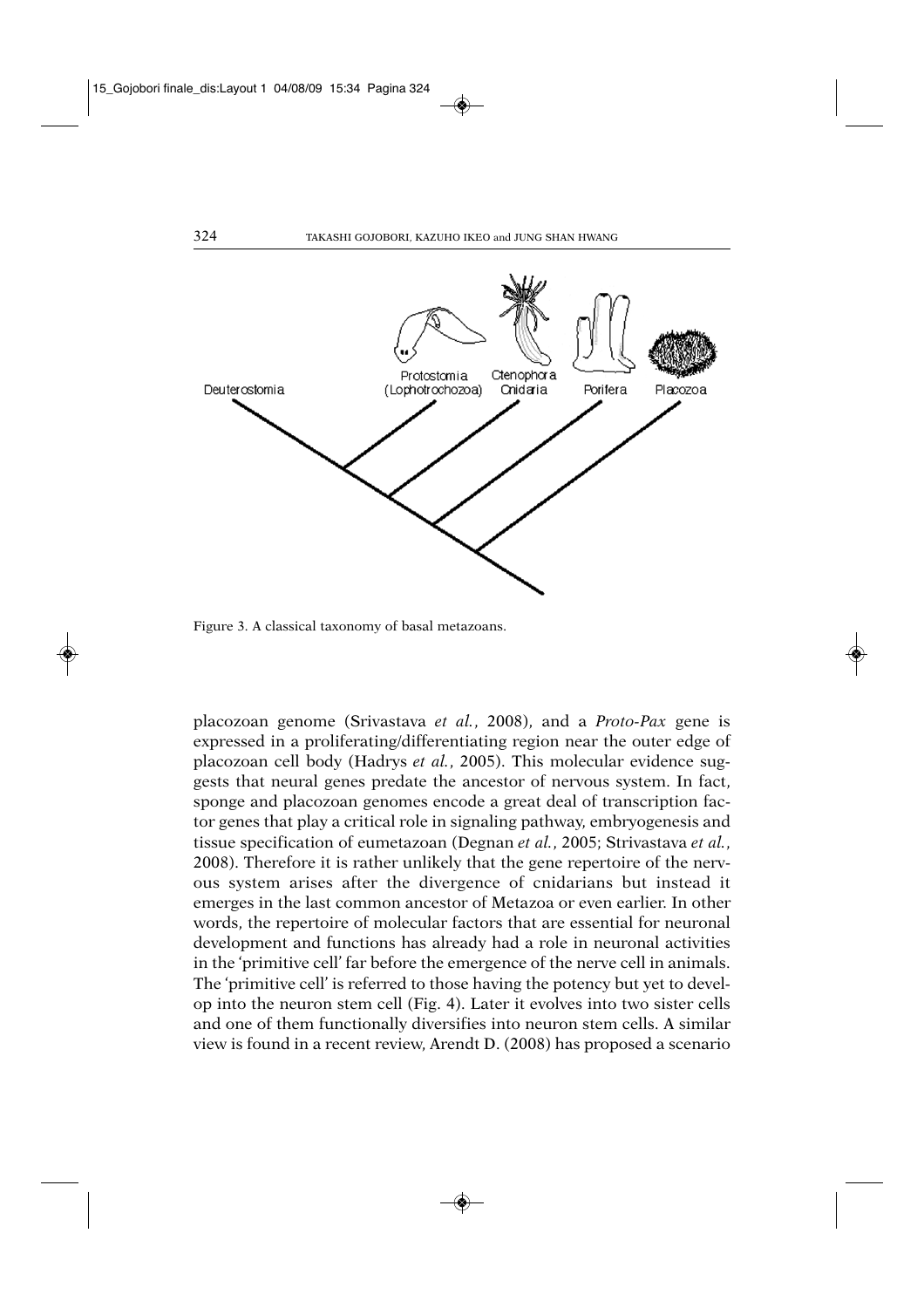

Figure 4. A scenario is proposed for the origin of the nervous system or neuron. A partial neural gene repertoire exists in the 'primitive cell' before the emergence of Metazoa. This 'primitive cell' evolves and diverges into two sister cells. One of the sister cells specializes its function via genetic modifications (eg. gene duplication, gene gain and loss, protein domain shuffling, horizontal gene transfer, etc) and further divides into two sister cells that contain similar potencies as neuron stem cells. Later in the evolution, one of two neuron stem cells might lose its ability to differentiate into a neuron, but the other one remains as a neuron stem cell (not illustrated in the figure).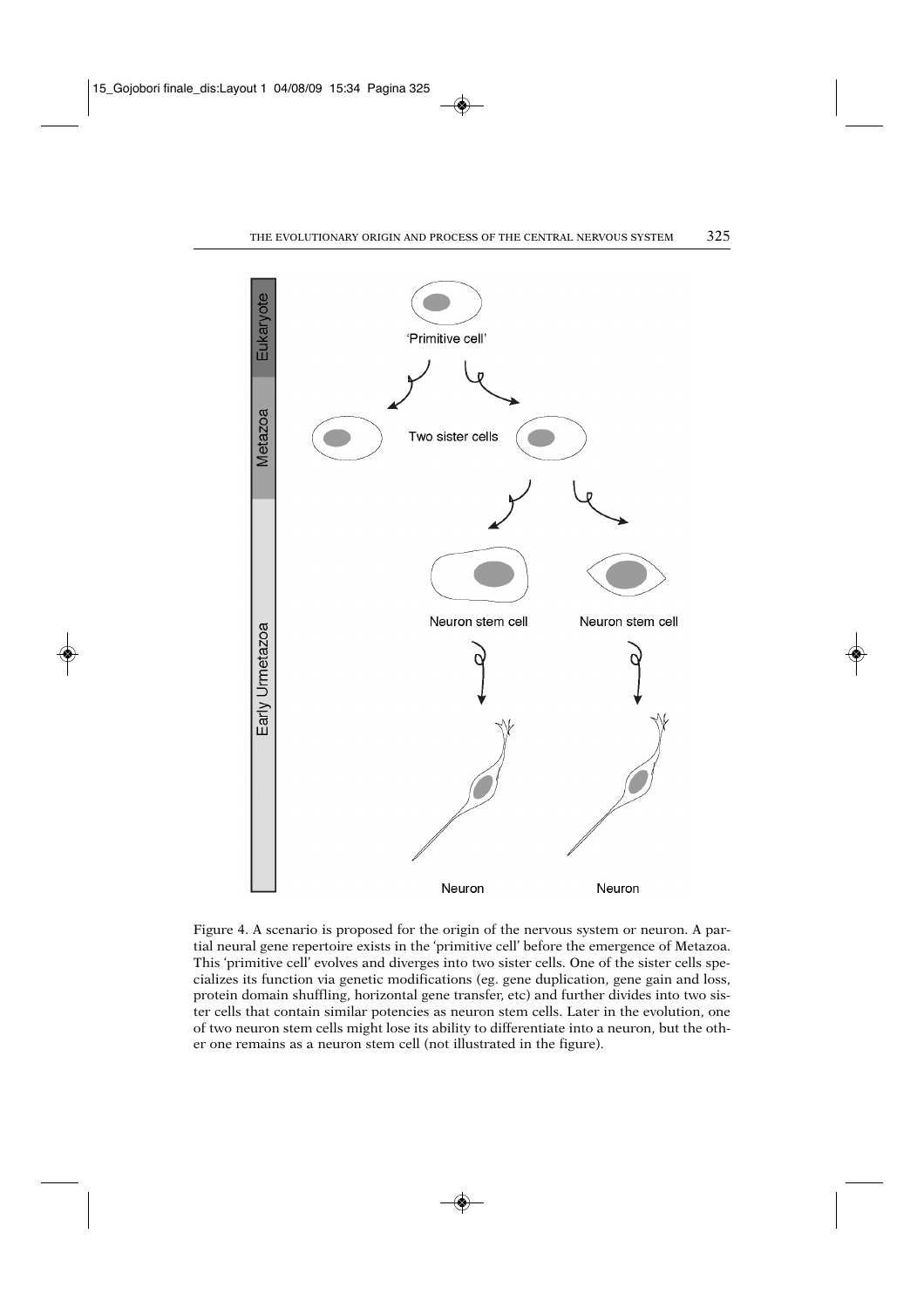of cell type evolution in which ancient metazoan cell types have multiple functions and later the cell type diversification within a species increases the number of functionally specialized cells. Arendt has further stated the importance of molecular signature (which refers to a set of differentiation and regulatory genes in sister cell types) in the evolutionary diversification of cell types. In fact, in our opinion, this molecular signature has to be imprinted in the ancient cell type before the emergence of sister cell types. Early sister cell types might retain the plasticity at the gene regulatory level. Not all cnidarians have neurons derived from one kind of cell types. The neurons of *Hydra* are differentiated from the interstitial cell (Icell), a multipotent stem cell that lies between the ectodermal epithelial cells (David and Gierer, 1974). Nematostella, a marine cnidarian, lacks the I-cell and neurons are originated from the ectodermal and endodermal epithelial cells (stem cell lineages of cnidaria) (Extavour *et al.*, 2005; Marlow *et al.*, 2009). It seems plausible that the I-cell and epithelial cell are both sister cells and contain the same regulatory gene network that is capable of determining their cell fates and differentiating into neurons. Interestingly, this conclusion is supported by the observation that *Hydra* I-cell arose in the endoderm at the early embryonic stage, suggesting the endodermal origin of *Hydra* I-cell (Genikhovich, 2006).

In *Hydra*, I-cell and epithelial cell are having a relationship of sister cells as discussed above, while the differentiated products of I-cell, neuron and nematocyte (contain a stinging organelle that functions for prey capture and defense) can also be considered as secondary sister cells (Hwang *et al.*, 2007). This is not only because both are originated from the I-cell, but because they also both have specific expressions of *achaete–scute, prdl-b and COUP-TF* (Hayakawa *et al.*, 2004; Miljkovic-Licina *et al.*, 2004). The nematocyte has long been regarded as a sensory cell as it bears a mechano- and chemo-sensory receptor called cnidocil apparatus at the apical surface of cell.

In fact, the evolution of neural genes occurred far before the emergence of multicellular organisms, approximately 1,400 million years ago (Nei *et al.*, 2001). A genomic-scale analysis of nervous system (NS) specific genes shows that 35 out of 255 human NS specific genes (14%) appear prior to the split between metazoans and yeast (Fig. 5, see p. 610) (Noda *et al.*, 2006). Moreover in the same analysis, a sudden increase in the number of NS genes occurs before the emergence of vertebrates, and the majority of these NS genes are critical for protein binding or protein-protein interaction. Although the analysis is based on a small data set (255 human NS spe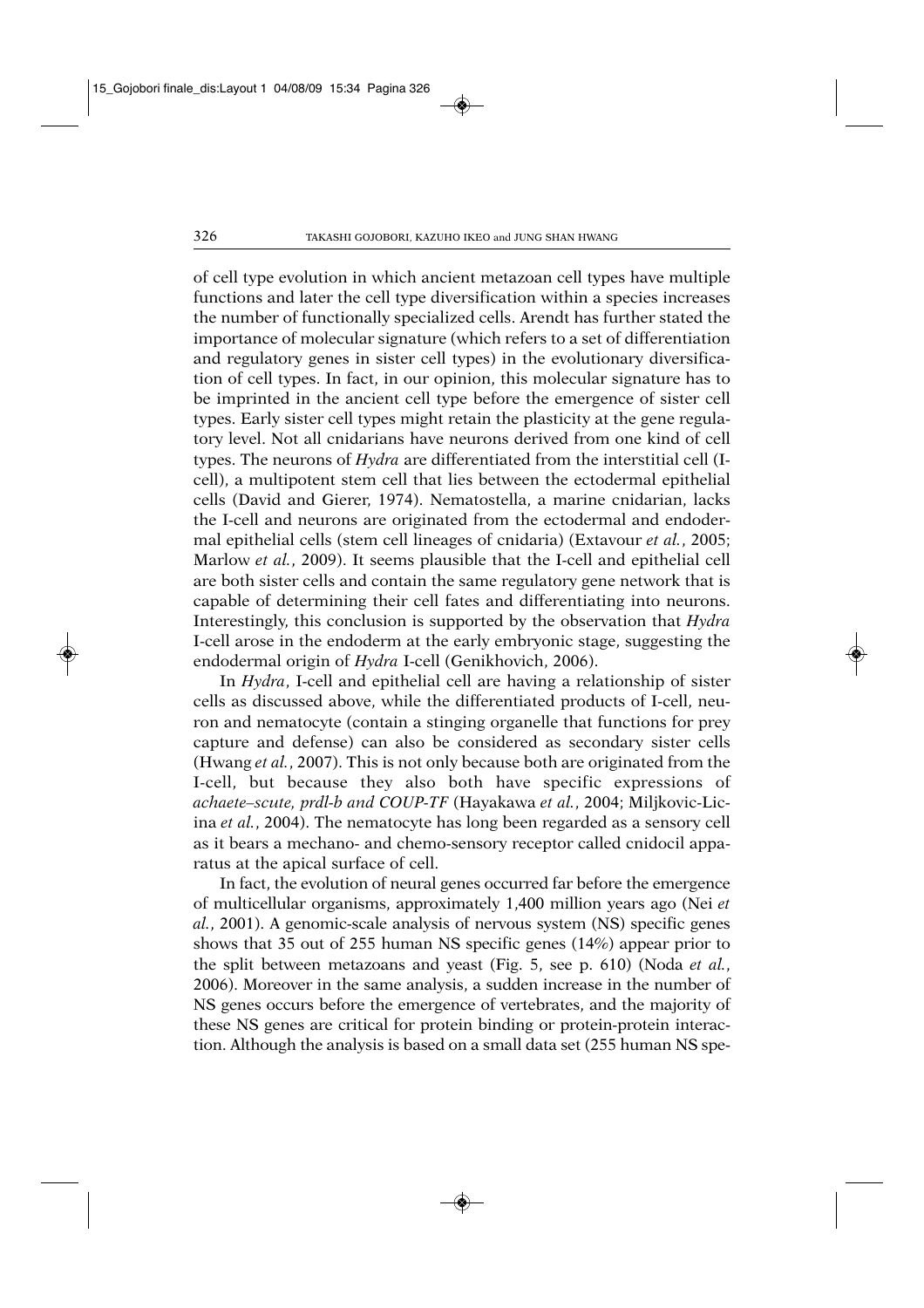cific genes), the results support two conclusions: (1) A significant number of NS specific genes in yeast marks the ancestral complexity of the neural gene repertoire before the emergence of the nervous system, and (2) the evolution of the nervous system is mainly driven by the extensive gene gain.

#### THE PRIMITIVE BRAIN OF PLANARIA

Although recent phylogenetic analyses have placed platyhelminth flatworms in the clade of Lophotrochozoa and not as basal to Bilateria (Fig. 3) (Baguñà and Riutort, 2004; Ruiz-Trillo *et al.*, 2004), it has a centralized nervous system that can be described as a 'primitive brain'. Planarian, a freshwater flatworm, contains a mass of cephalic ganglions in the head and a pair of ventral nerve cords (VNC) running parallel to the body axis (Fig. 1, p. 608). The cephalic ganglion has a bilobed structure with neuronal cell bodies that form the outer later (cortex) and nerve fibers that concentrate collectively in the inner core of the ganglion. Compared to the nervous system of cnidarians, the planarian central nervous system has evolved with several 'brain' features: (1) centralized neurons at cephalic region, (2) nerve cord, (3) neuron fibers surrounded by a layer of cortex, (4) lobes with commissural fibers, (5) glial cells, (6) motor neurons and (7) neurons with elaborated dendrites. Thus, the structure of the planarian nervous system has been well studied and characterized (Flexner, 1898; Oosaki and Ishii, 1965; Baguñà and Ballester, 1978). Not until recently, molecular tools including whole mount *in situ* hybridization, whole mount immunostaining, expression sequence tag (EST), microarray, and RNA interference are applied to study the detailed morphology and function of the planarian nervous system (Cebrià *et al.*, 2002a; Cebrià *et al.*, 2002b; Agata *et al.*, 1998; Mineta *et al.*, 2003; Nakazawa *et al.*, 2003).

# WHAT MAKES THE NERVOUS SYSTEM (NS) COMPLEX?

In order to study the genes expressing in the planarian brain, we collect anterior tissue including the cephalic ganglia (above the neck) of planarians and conduct EST sequencing. Based on known NS genes, we have identified 116 genes out of 3101 that share significant homology to NS genes of other organisms (Mineta *et al.*, 2003). A further analysis of 116 NS-related genes has shown that more than 95% have their homologs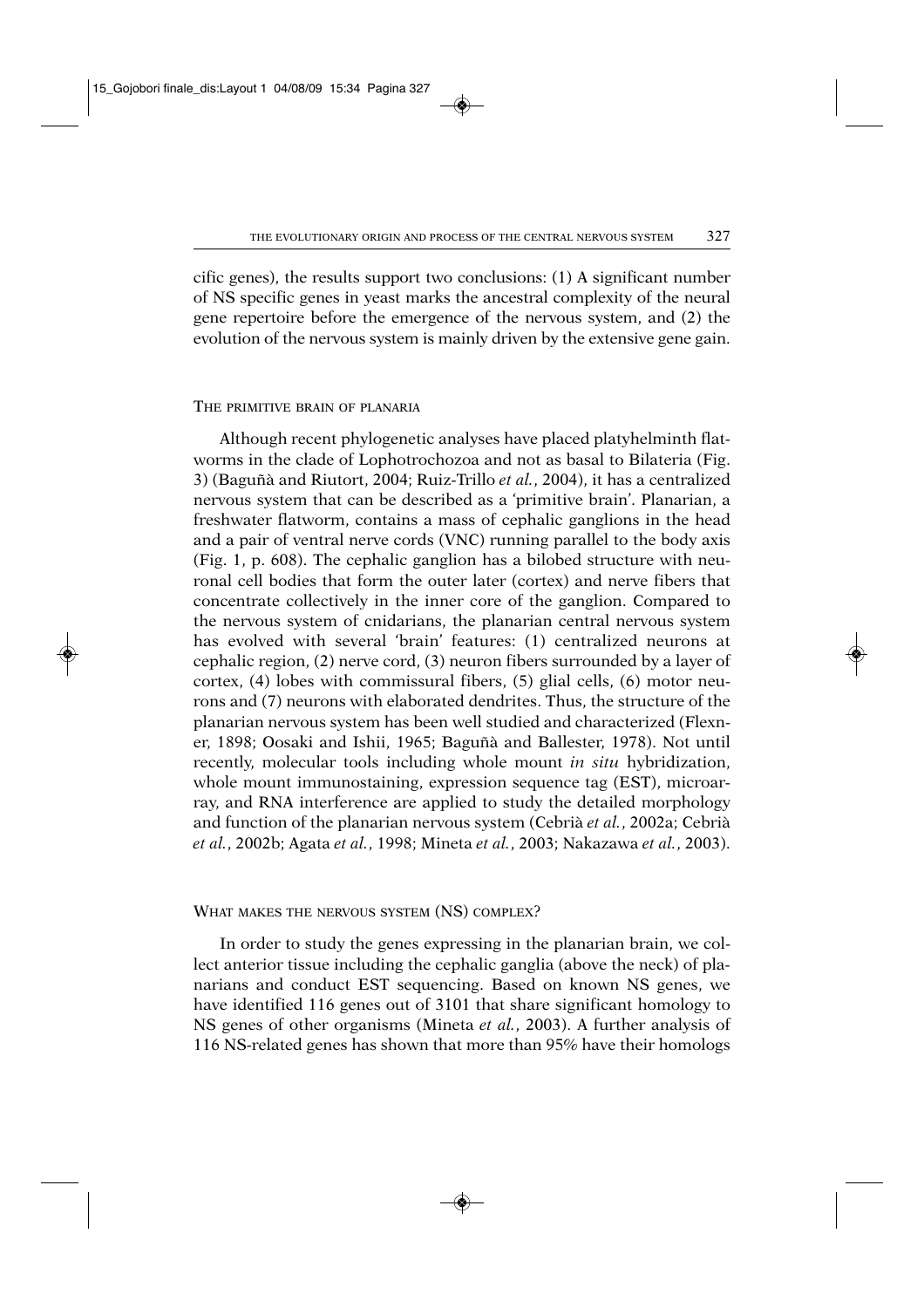in humans, *Drosophila melanogaster* and *Caenorhabditis elegans*. These NS-related genes include those involved specifically in the brain morphogenesis and neural network formation, suggesting the possibility that the bilaterian central nervous systems are derived from a common origin.

Moreover, we also examined the gene expression in the anterior part (i.e. cephalic ganglia) of the planarian by using cDNA microarray containing 1,640 nonredundant genes (Nakazawa *et al.*, 2003). The use of planarian cDNA microarray has an advantage over the ESTs collection. Planarian cDNA microarray can be used to examine the novel genes expressed in the central nervous system. A total of 205 genes are differentially expressed in the anterior part and by using whole mount *in situ* hybridization, the top 30 genes show various regional expressions in the cephalic ganglia and the ventral nerve cords (Fig. 2B, **see p. xxx**). Many of the top 30 genes have an unknown function. The variety of expression patterns of the top 30 genes in the planarian brain demonstrates the highly organized nature and the complex neural activities of the planarian central nervous system.

In summary, the above data indicate that the planarian brain expresses genes related to those in the human central nervous system and it is also highly divided into distinct compartmentalized regions (i.e. functional domains) according to the gene expression patterns. One of the important features for a diffused nerve net (in *Hydra*) that evolved into a centralized nervous system (in planarian) requires the mechanism of axon guidance. Axon guidance allows the proper growth of the axon cone and the precise target reached by the axon. The axon guidance molecules in planarians such as *NCAM*, *slit, netrin and robo* play conserved and important roles in the maintenance of the nervous system architecture (Cebrià, 2007). RNAi interferences of these three genes in the planarian result in the failure to regenerate a normal brain. For example, no proper commissural connection is seen between cephalic ganglia and nerve cords in regenerating planarians after *Smed-roboA* RNAi (Cebrià and Newmark, 2007). Interestingly, sequences homologous to axon guidance genes such as *NCAM, robo, slit, netrin, Eph* receptor and NCAM are also identified in the *Hydra* genome (personal data). Thus, the emergence of axon guidance genes did not happen in the early ancestors of Bilateria but rather dates back to the Eumetazoa. It would be of great interest to know whether the axon guidance homologs of *Hydra* had conserved functions like those of planarians and other bilaterians. Perhaps the complexity of the central nervous system as compared to the nerve net is not due to the number of NS genes but to the dynamics regulation of the gene network. It should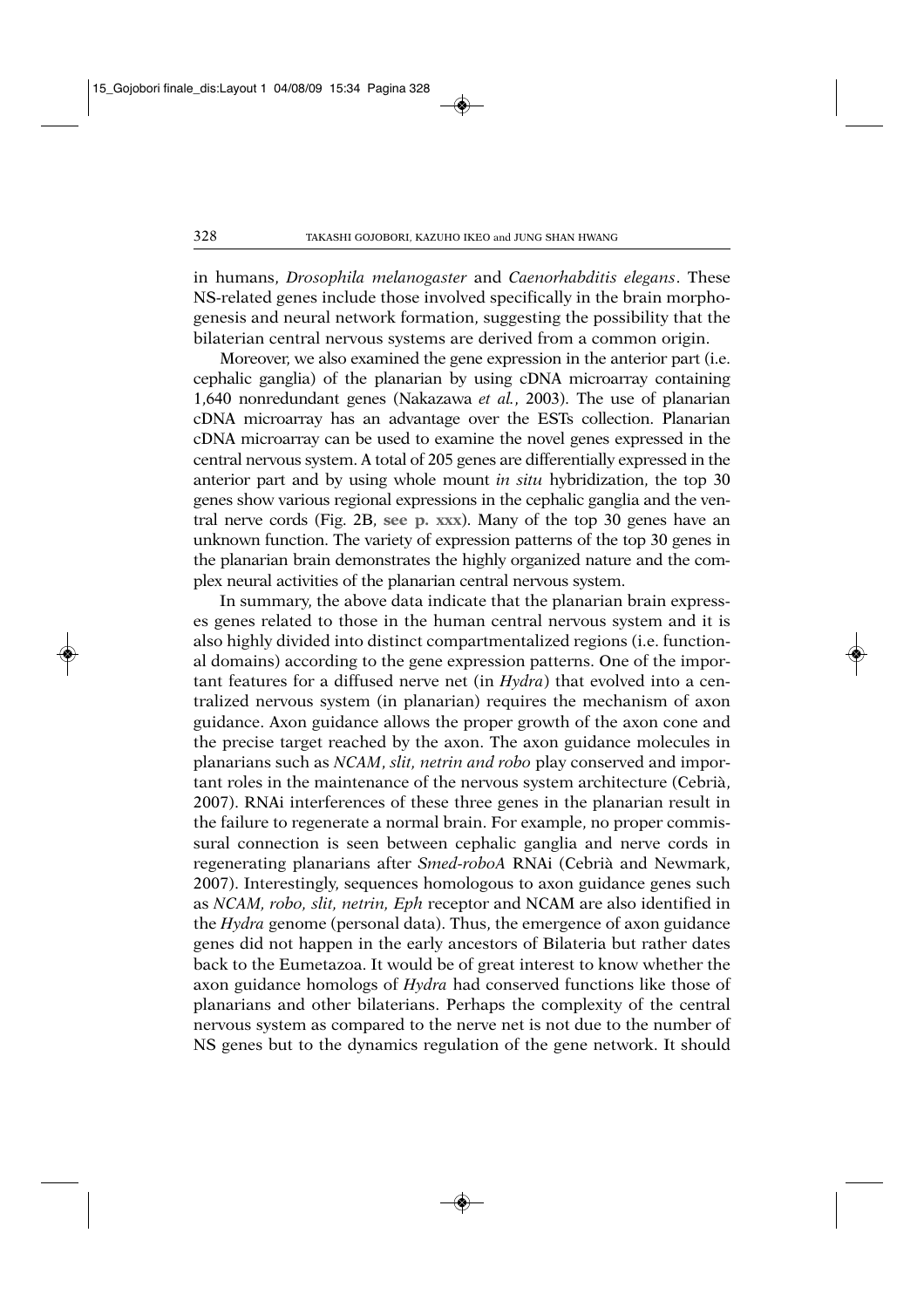be noted that the planarian also has lineage-specific NS genes. One of the examples is '*nou-darake*', a gene that belongs to the FGF (fibroblast growth factor) receptor family and is expressed in the cephalic ganglia and its surrounding tissues. The existence of '*nou-darake*' is important to restrict the brain tissue in the cephalic region (Cebrià, *et al.*, 2002a).

## CONCLUDING REMARKS

For years, researchers have been struggling to isolate genes from an organism, to gain the genomic information of a gene and to compare the genes among many different species. Now with high-throughput sequencing, powerful analysis tools and large-scale data storage, we are able to collect a large amount of EST and genome data in a short time. These advanced approaches have found a solution to the current research on the evolution of the central nervous system. To understand the human brain, we believe that the study of lower organisms such as *Hydra* and planarian is essential and would provide useful knowledge of how the human brain evolves. In our studies, we predict that *Hydra* and planarian share at least half of their nervous system genes with humans. Clearly, many nervous system genes predate the emergence of Metazoa and the nervous system evolves as the gene network increases its complexity. For a future perspective, we believe that it is essential to construct a virtual 3D human brain. This 3D immersive environment would provide the gene expression map of each central nervous system gene against the anatomical, tissueand single-cell levels of the human brain structure.

## **REFERENCES**

- Arendt, D. (2008) The evolution of cell types in animals: emerging principles from molecular studies. *Nat. Rev. Genet*. 9, 868-882.
- Agata, K., Soejima, Y., Kato, K., Kobayashi, C., Umesono, Y. and Watanabe, K. (1998) Structure of the planarian central nervous system (CNS) revealed by neuronal cell markers. *Zool. Sci*. 15, 433-440.
- Baguñà, J. and Ballester, R. (1978) The nervous system in planarians: Peripheral and gastrodermal plexuses, pharynx innervation, and the relationship between central nervous system structure and the acoelomate organization. *J. Morph.* 155, 237-252.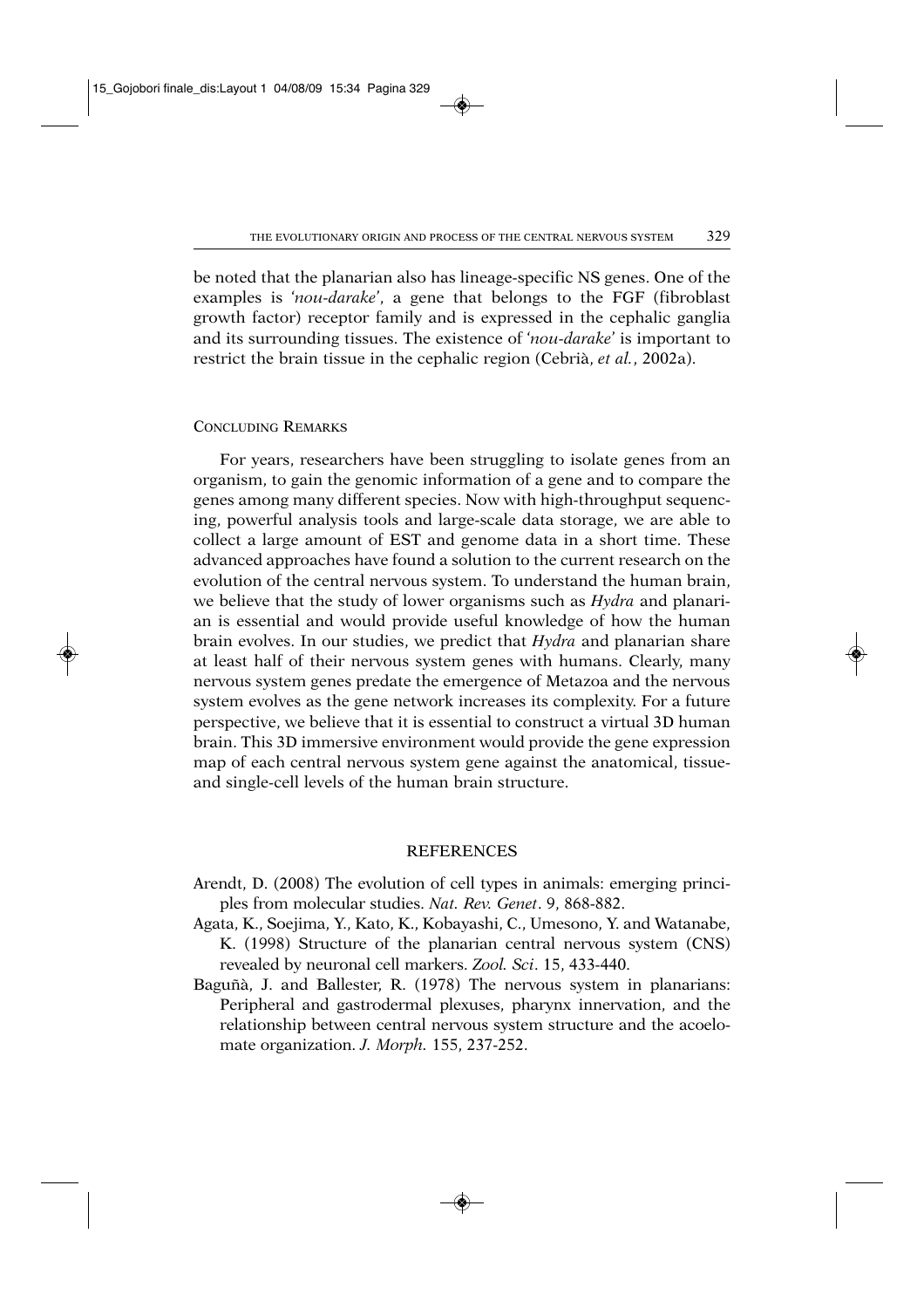- Baguñà, J. and Riutort, M. (2004) The dawn of bilaterian animals: the case of acoelomorph flatworms. *Bioassays* 26, 1046-1057.
- Bode, H.R. (2001) The role of Hox genes in axial patterning in Hydra. *Am. Zool*. 41, 621-628.
- Cebrià, F., Kobayashi C., Umesono, Y., Nakazawa, M., Mineta, K., Ikeo, K., Gojobori, T., Itoh, M., Taira, M., Sanchez Alvarado, A. and Agata, K. (2002a) FGFR-related gene *nou-darake* restricts brain tissues to the head region of planarians. *Nature* 419, 620-624.
- Cebrià, F., Kudome, T., Nakazawa, M., Mineta, K., Ikeo, K., Gojobori, T. and Agata, K. (2002b) The expression of neural-specific genes reveals the structural and molecular complexity of the planarian central nervous system. *Mech. Dev*. 116, 199-204.
- Cebrià, F. (2007) Regenerating the central nervous system: how easy for planarians! *Dev. Genes. Evol.* 217, 733-748.
- Cebrià, F. and Newmark, P.A. (2007) Morphogenesis defects are associated with abnormal nervous system regeneration following roboA RNAi in planarians. *Development* 134, 833-837.
- David, C.N. and Gierer, A. (1974) Cell cycle kinetics and development of *Hydra attenuata* III. Nerve and nematocyte differentiation. *J. Cell. Sci*. 16, 359-375.
- Degnan, B.M., Leys, S.P. and Larroux, C. (2005) Sponge development and antiquity of animal pattern formation. *Integr. Comp. Biol.* 45, 335-341.
- Extavour, C.G., Pang, K., Matus, D.Q. and Martindale, M.Q. (2005) Vasa and nanos expression patterns in a sea anemone and the evolution of bilaterian germ cell specification mechanisms. *Evol. Dev.* 7, 201-215.
- Finnerty, J.R., Pang, K., Burton, P., Paulson, D. and Martindale, M.Q. (2004) Origins of bilateral symmetry: *Hox* and *Dpp* expression in a sea anemone. *Science* 304, 1335-1337.
- Flexner, S. (1898) The regeneration of the nervous system of planaria torva and the anatomy of the nervous system of double-headed forms. *J. Morph*. 14, 337-346.
- Genikhovich, G., Kürn, U., Hemmrich, G. and Bosch, T.C.G. (2006) Discovery of genes expressed in *Hydra* embryogenesis. *Dev. Biol*. 289, 466-481.
- Hadrys, T., DeSalle, R., Sagasser, S., Fischer, N. and Schierwater, B. (2005) The trichoplax PaxB gene: A putative proto-PaxA/B/C gene predating the origin of nerve and sensory cells. *Mol. Biol. Evol*. 22, 1569-1578.
- Hayakawa, E., Fujisawa, C. and Fujisawa, T. (2004) Involvement of *Hydra* achaete–scute gene CnASH in the differentiation pathway of sensory neurons in the tentacles. *Dev. Genes. Evol.* 214, 486-492.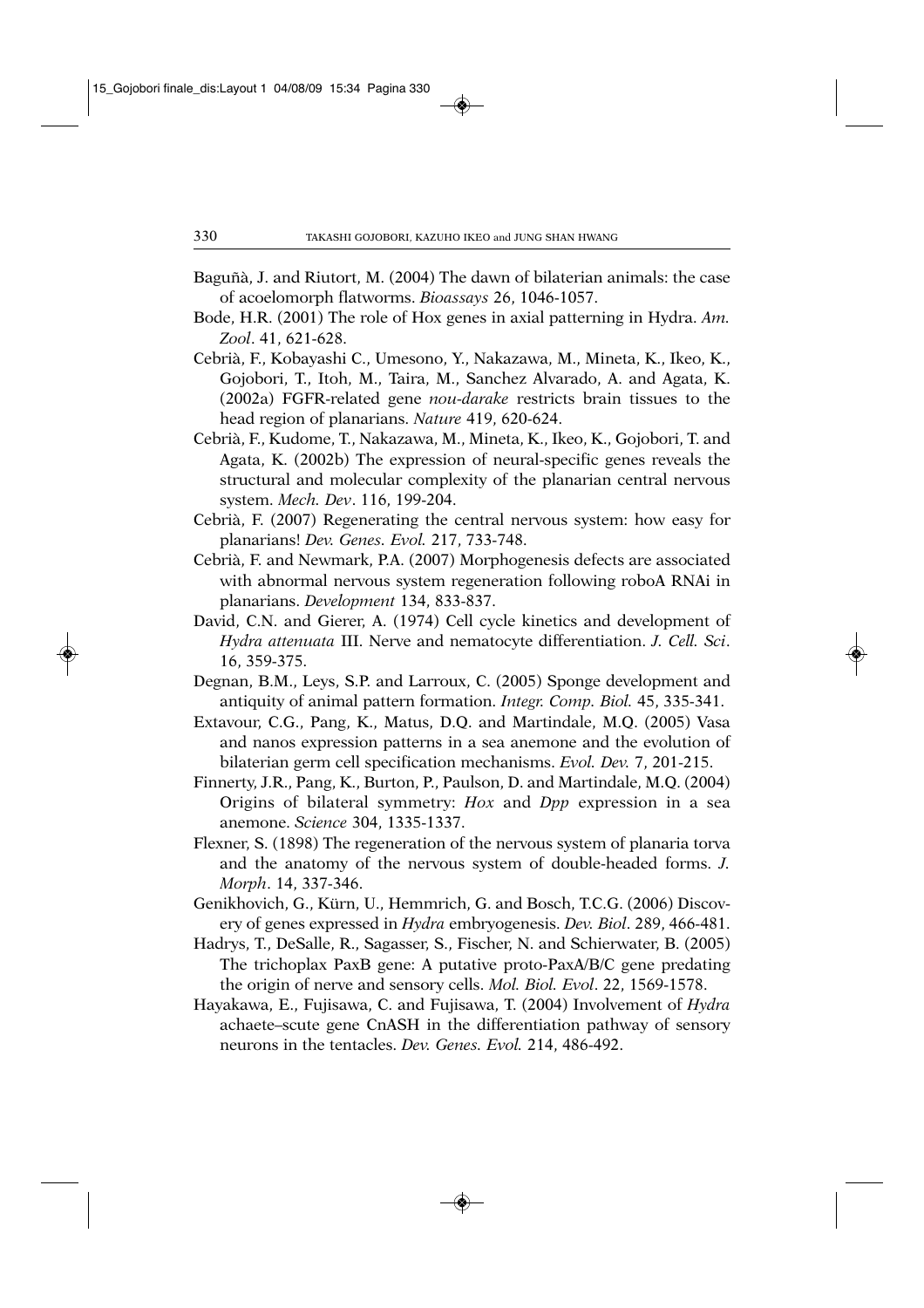- Hejnol, A. and Martindale, M.Q. (2008) Acoel development indicates the independent evolution of the bilaterian mouth and anus. Nature 456, 382-386.
- Holland, L.Z. (2000) Body-plan evolution in the Bilateria: early antero-posterior patterning and the deuterostome-protostome dichotomy. *Curr. Opin. Genet. Dev*. 10, 434-442.
- Holland, N.D. (2003) Early central nervous system evolution: An era of skin brains? *Nat. Rev. Neurosci*. 4, 617-627.
- Koonin, E.V., Aravind, L. and Kondrashov, A.S. (2000) The impact of comparative genomics on our understanding of evolution. *Cell* 101, 573-576.
- Kusserow, A., Pang, K., Sturm, C., Hrouda, M., Lentfer, J., Schmidt, H.A., Technau, U., von Haeseler, A., Hobmayer, B., Martindale, M.Q. and Holsten, T.W. (2005) Unexpected complexity of the *Wnt* gene family in a sea anemone. *Nature* 433, 156-160.
- Lacalli, T. (1995) Dorsoventral axis inversion: a phylogenetic perspective. *BioEssays* 18, 251-254.
- Lein *et al.* (2007) Genome-wide atlas of gene expression in the adult mouse brain. *Nature* 445, 168-176.
- Lengfeld, T., Watanabe, H., Simakov, O., Lindgens, D., Gee, L., Law, L., Schmidt, H.A., Ozbek, S., Bode, H. and Holstein, T.W. (2009) Multiple Wnts are involved in *Hydra* organizer formation and regeneration. *Dev. Biol*. *In press.*
- Leys, S.P. and Degnan, B.M. (2001) Cytological basis of photoresponsive behavior in a sponge larva. *Biol. Bull*. 201, 323-338.
- Leys, S.P., Cronin, T.W., Degnan, B.M. and Marshall, J.N. (2002) Spectral sensitivity in a sponge larva. *J. Comp. Physiol*. A 188, 199-202.
- Marlow, H.Q., Strivastava, M., Matus, D.Q., Rokhsar D. and Martindale, M.Q. (2009) Anatomy and development of the nervous system of Nematostella vectensis, an anthozoan cnidarian. *Dev. Neurobiol.* 69, 235-254.
- Martindale, M.Q. (2005) The evolution of metazoan axial properties. *Nat. Rev. Genet*. 6, 917-927.
- Meinhardt, H. (2002) The radial-symmetric hydra and the evolution of the bilateral body plan: an old body became a young brain. *BioEssays* 24:185-191.
- Miljkovic-Licina, M., Gauchat, D. and Galliot, B. (2004) Neuronal evolution: analysis of regulatory genes in a first-evolved nervous system. *Biosystems* 76, 75-87.
- Mineta, K., Nakazawa, M., Cebrià, F., Ikeo, K., Agata, K. and Gojobori, T. (2003) Origin and evolutionary process of the CNS elucidated by comparative genomics analysis of planarian ESTs. *Proc. Natl. Acad. Sci. USA* 100, 7666-7671.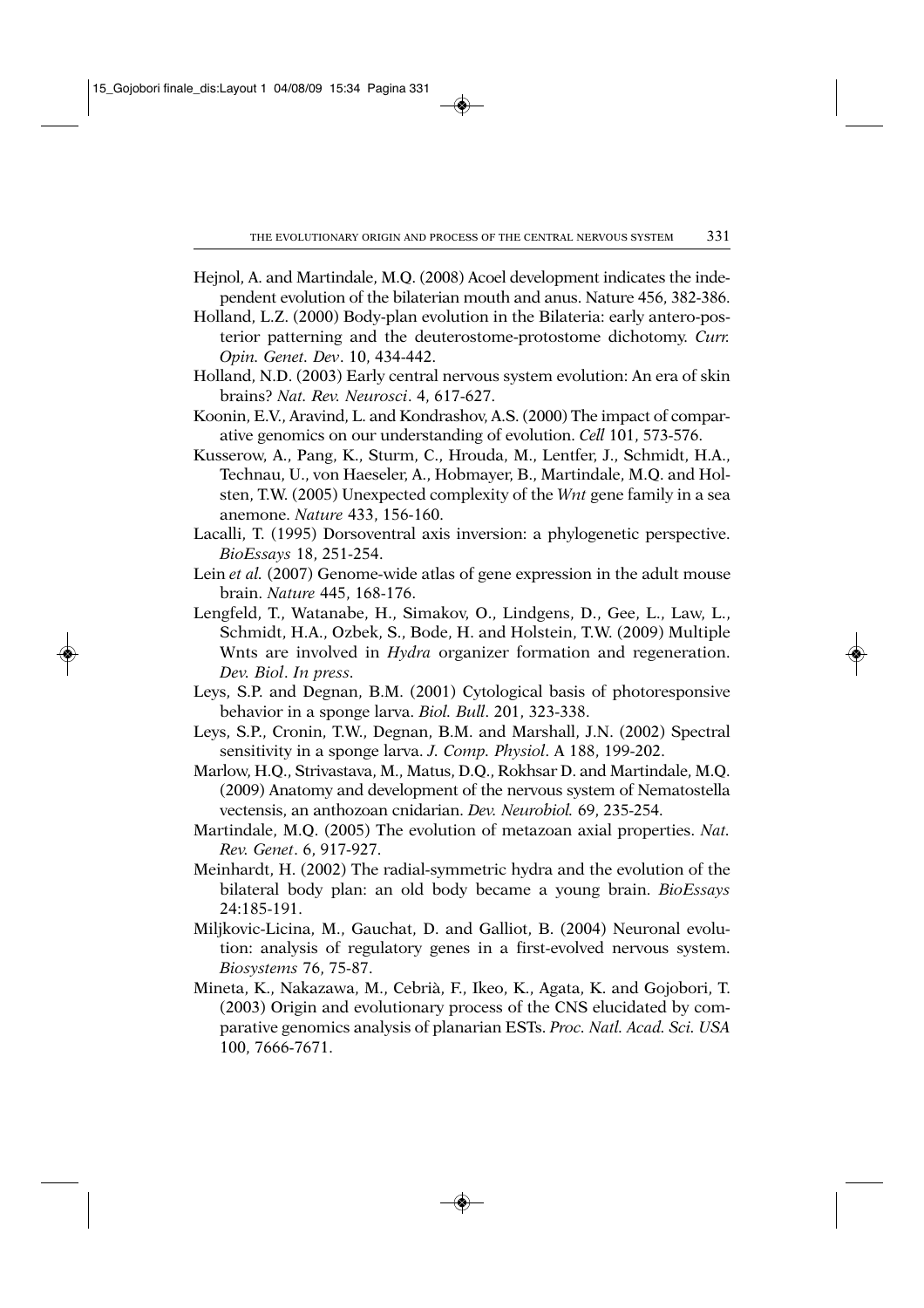- Nakazawa, M., Cebrià, F., Mineta, K., Ikeo, K., Agata, K. and Gojobori, T. (2003) Search for the evolutionary origin of a brain: planarian brain characterized by microarray. *Mol. Biol. Evol*. 20, 784-791.
- Nei, M., Xu, P. and Glazko, G. (2001) Estimation of divergence times from multiprotein sequences for a few mammalian species and several distantly related organisms, *Proc. Natl. Acad. Sci. USA* 98, 2497-2502.
- Noda, O., Ikeo, K. and Gojobori, T. (2006) Comparative genome analyses of nervous system-specific genes. *Gene* 365, 130-136.
- Oosaki, T. and Ishii, S. (1965) Observations of the ultrastructure of nerve cells in the brain of the planarian, *Dugesia gonocephala*. *Z. Zellforsch*. 66, 782-793.
- Ruiz-Trillo, I., Riutort, M., Fourcade, H.M., Baguñà, J. and Boore, J.L. (2004) Mitochondrial genome data support the basal position of Acoelomorpha and the polyphyly of the Platyhelminthes. *Mol. Phylogen. Evol*. 33, 321-332.
- Srivastava, M. *et al.* (2008) The tricholax genome and the nature of placozoans. *Nature* 454, 955-960.
- Telford, M.J. (2007) A single origin of the central nervous system? *Cell* 129, 237-239.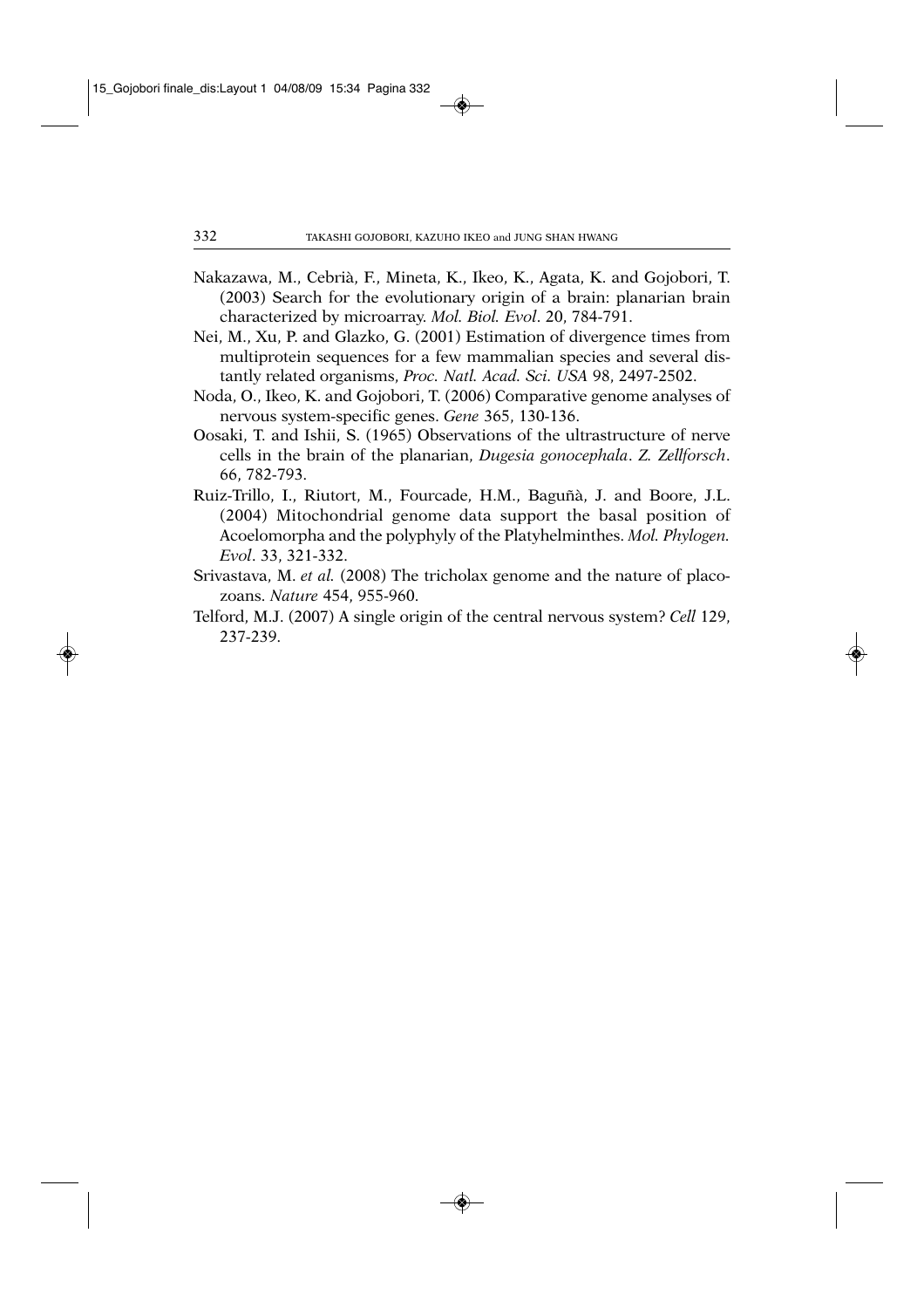

Figure 1. The nervous systems of jellyfish, *Hydra*, planarian and human. Both jellyfish and *Hydra* have a diffuse nerve net. (A) The inner and outer nerve rings of jellyfish are highlighted in blue. (B) In *Hydra*, neurons (blue) spread out in the ectoderm and the endoderm. Some *Hydra* species also possess a nerve ring at the mouth region. The central nervous system (blue) of planarians contains cephalic ganglia and ventral nerve cords. (D) Human brain. Note that the scale of the animal size in the figure does not refer to the relative size of the actual animal.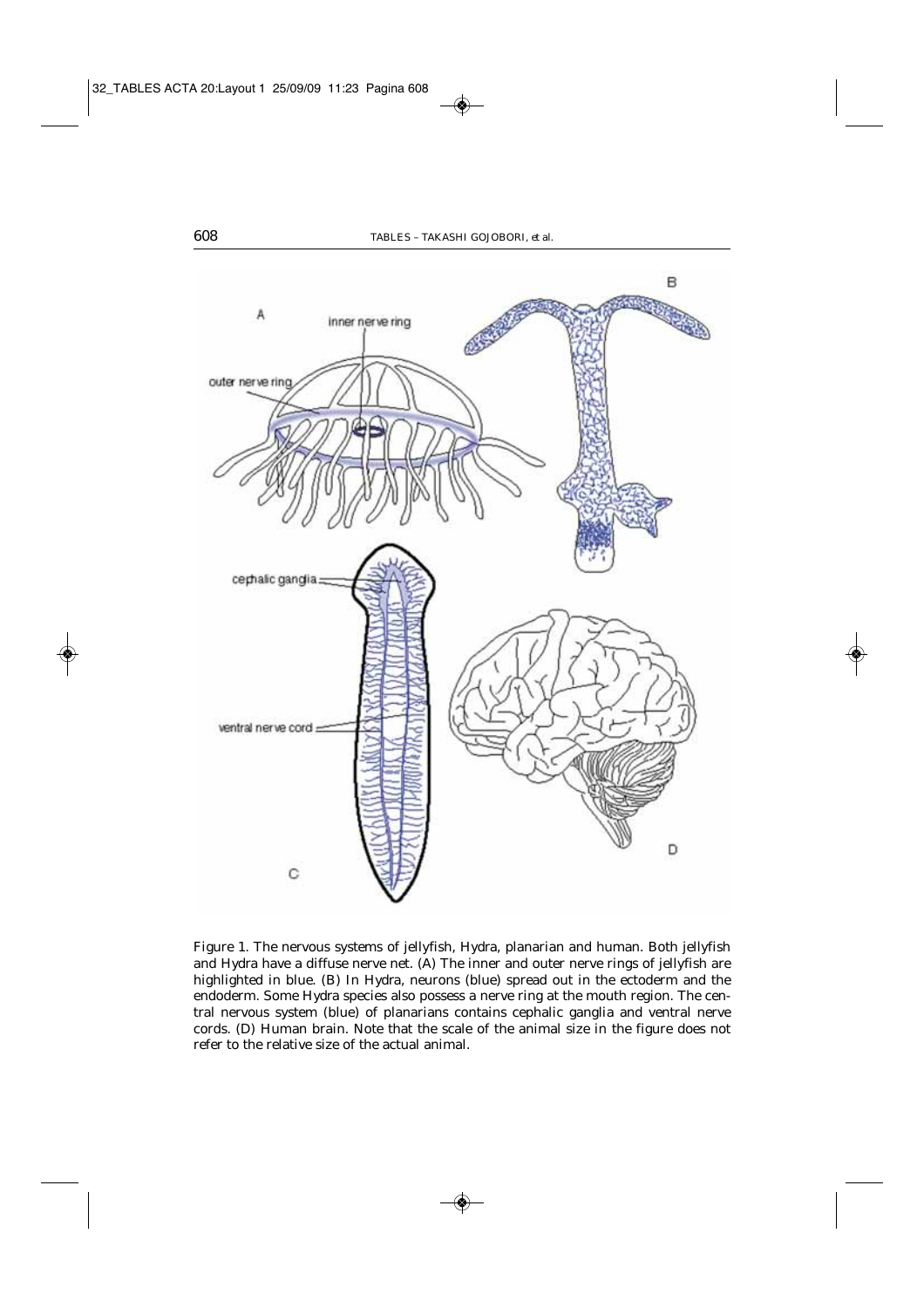



Figure 2. Various expression patterns of nervous system genes of *Hydra* (A) and planarian (B) are examined by whole mount *in situ* hybridization. The results have been published in Hwang *et al.* (2007) and Nakazawa *et al.* (2003).